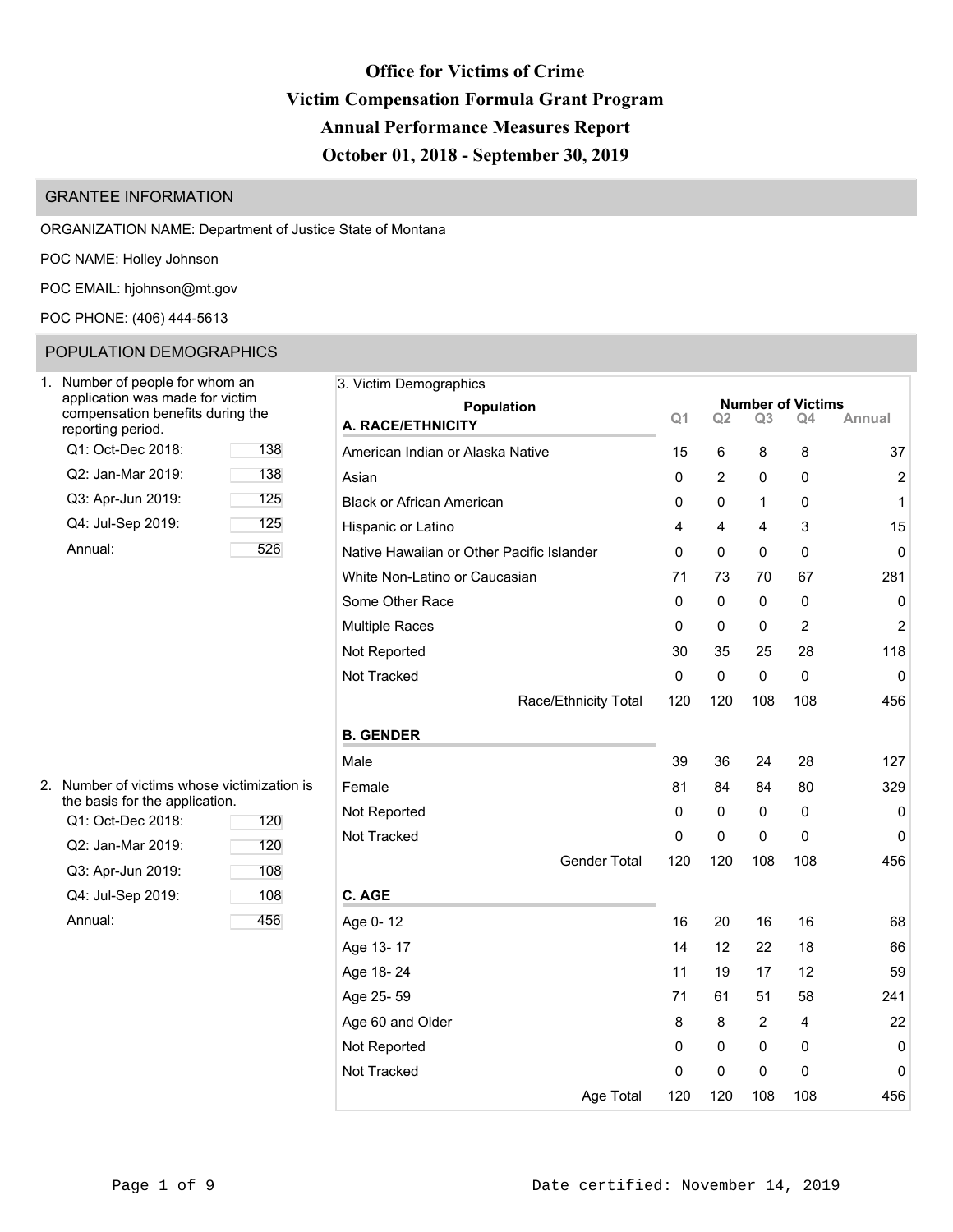## PERFORMANCE MEASURES

4. Based on your program's general procedure, indicate if

Q1: Oct-Dec 2018:

Victims and indirect victims generally count as separate applications

Q2: Jan-Mar 2019:

Victims and indirect victims generally count as separate applications

Q3: Apr-Jun 2019:

Victims and indirect victims generally count as separate applications

Q4: Jul-Sep 2019:

Victims and indirect victims generally count as separate applications

# 5. Number of new applications **received** during

| the reporting period |     |
|----------------------|-----|
| Q1: Oct-Dec 2018:    | 138 |
| Q2: Jan-Mar 2019:    | 138 |
| Q3: Apr-Jun 2019:    | 125 |
| Q4: Jul-Sep 2019:    | 125 |
| Annual:              | 526 |

### 6. Number of applications **approved** during the

| reporting period.<br>Q1: Oct-Dec 2018: | 79  |
|----------------------------------------|-----|
| Q2: Jan-Mar 2019:                      | 127 |
| Q3: Apr-Jun 2019:                      | 115 |
| Q4: Jul-Sep 2019:                      | 120 |
| Annual:                                | 441 |

7. Number of applications **denied/closed**. (i.e., applications that were not approved) during the reporting period.

| Q1: Oct-Dec 2018: | 19 |
|-------------------|----|
| Q2: Jan-Mar 2019: | 22 |
| Q3: Apr-Jun 2019: | 14 |
| Q4: Jul-Sep 2019: | 9  |
| Annual:           | 64 |

### Reason(s) for denial or close status applicable for the reporting period:

| <b>Population</b>                                                                                                         |   |                |                |          | <b>Number of Victims</b> |
|---------------------------------------------------------------------------------------------------------------------------|---|----------------|----------------|----------|--------------------------|
|                                                                                                                           |   | Q2             | Q <sub>3</sub> | . Q4     | Annual                   |
| A. Application not filed within time limit                                                                                | 0 | $\overline{2}$ | 1              | 0        | 3                        |
| B. Failure to report to police                                                                                            | 0 | 0              | 0              | -1       | 1                        |
| C. Failure to cooperate with law enforcement,<br>victim/witness coordinator, and/or other official<br>required by program | 3 | 5              | 4              | 2        | 14                       |
| D. Incomplete information                                                                                                 | O | 1              | $\Omega$       |          | $\overline{2}$           |
| E. Contributory misconduct                                                                                                | 1 | $\mathcal{P}$  | 1              | $\Omega$ | 4                        |
| F. Ineligible crime                                                                                                       | 6 | 4              | 3              | 4        | 17                       |
| G. Ineligible application                                                                                                 | 1 | 4              | 2              | $\Omega$ | 7                        |
| Other                                                                                                                     | 8 | 4              | 3              | 1        | 16                       |
| .                                                                                                                         |   |                |                |          |                          |

Denial explanation:

Qtr 1: Unable to obtain law enforcement report.

Qtr 2: Unable to obtain law enforcement information

Qtr 3: Unable to obain law enforcement report.

Qtr 4: Unable to obtain law enforcement information.

8. Number of applications received for Sexual Assault Forensic Examinations during the reporting period Q1: Oct-Dec 2018: Not applicable to my state's process

Q2: Jan-Mar 2019: Not applicable to my state's process

Q3: Apr-Jun 2019: Not applicable to my state's process

Q4: Jul-Sep 2019: Not applicable to my state's process

Annual: 0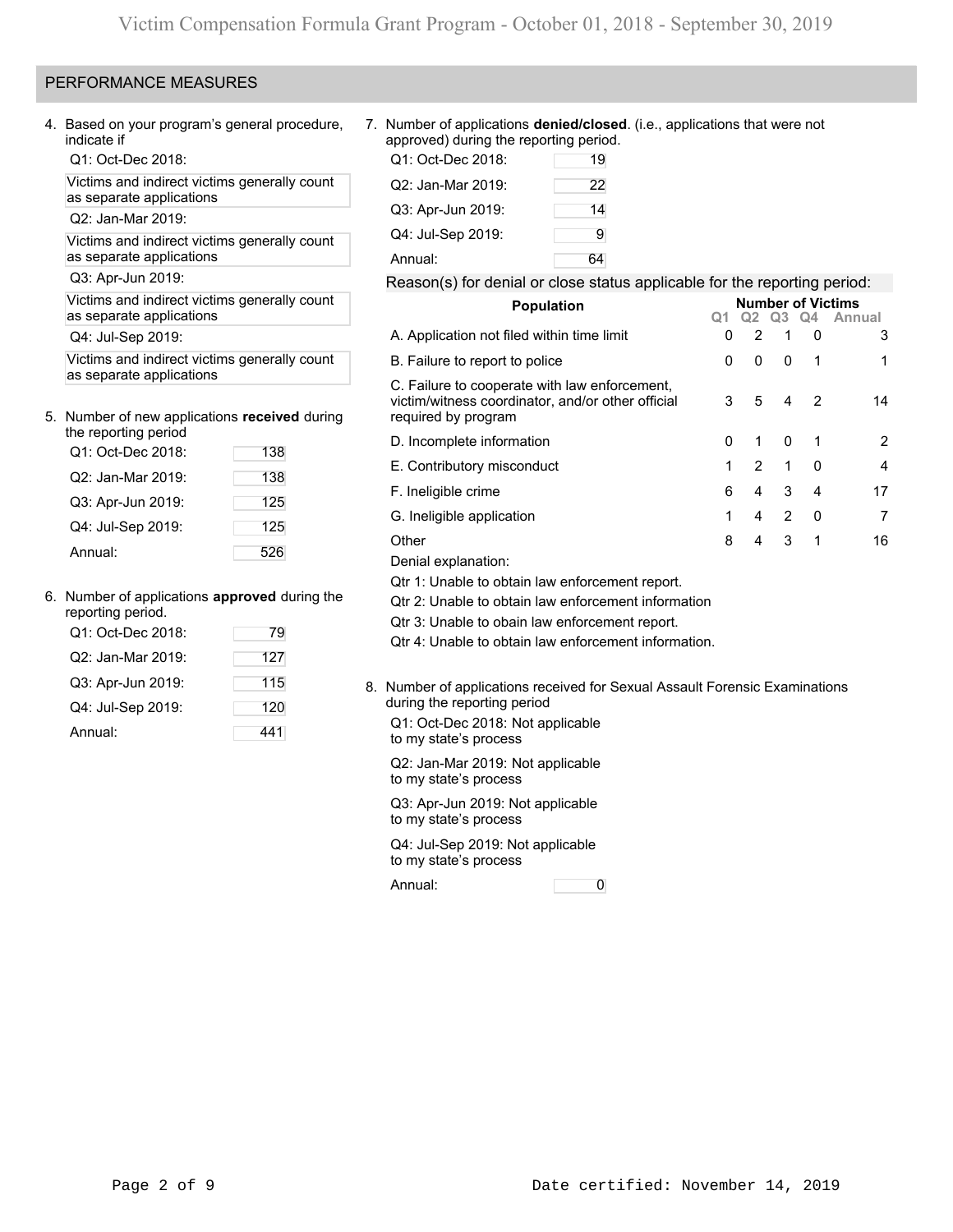| PAYMENT STATISTICS BY CRIME TYPE<br>Qtr:1 |                                                                                                                          |                 |                |                         |                          |                                           |                  |            |             |                                           |         |                  |                                            |                                                                                                                       |                                                                                                                       |                                                                                                              |                                                                                                                        |                                                                                                        |
|-------------------------------------------|--------------------------------------------------------------------------------------------------------------------------|-----------------|----------------|-------------------------|--------------------------|-------------------------------------------|------------------|------------|-------------|-------------------------------------------|---------|------------------|--------------------------------------------|-----------------------------------------------------------------------------------------------------------------------|-----------------------------------------------------------------------------------------------------------------------|--------------------------------------------------------------------------------------------------------------|------------------------------------------------------------------------------------------------------------------------|--------------------------------------------------------------------------------------------------------|
|                                           | <b>EXPENSE TYPES PAID (in dollars)</b><br>Forensic<br>During<br>iod<br>except<br>Clean Up<br>Services<br>explain)<br>노 호 |                 |                |                         |                          |                                           |                  |            |             |                                           |         |                  |                                            |                                                                                                                       |                                                                                                                       | <b>TYPES OF VICTIMIZATIONS</b><br><b>RELATED TO A CRIME TYPE</b>                                             |                                                                                                                        |                                                                                                        |
| <b>TYPES OF CRIME</b>                     | ber of<br>ns Paid<br>ting Per<br>iotal Numbe<br>∖pplications l<br>he Reporting<br>⊢∢£                                    | Scene<br>Crime: | Ő<br>Dependent | upport<br>ശ<br>Economic | <b>Burial</b><br>Funeral | /Dental<br>health)<br>Medical<br>mental l | Health<br>Mental | Relocation | Replacement | tile<br>auf<br>g<br>⋖<br>Sexual.<br>Exams | Travel  | 8<br>Other (plea | Crime<br>this<br>Paid for<br>Total<br>Type | f Applications<br>b Bullying that<br>I During the<br>Period<br>Number of,<br>Related to I<br>were Paid<br>Reporting F | Number of Applications<br>Related to Domestic<br>and Family Violence<br>that were Paid During<br>the Reporting Period | Number or Applications<br>Related to Elder<br>Abuse/Neglect that<br>were Paid During the<br>Renorting Period | mber of Applications<br>Iated to Hate Crimes<br>at were Paid During<br>9 Reporting Period<br>Number<br>Related t<br>Ĕ£ | Number of Applications<br>Related to Mass<br>Violence that were<br>Paid During the<br>Reporting Period |
| Arson                                     |                                                                                                                          |                 |                |                         |                          |                                           |                  |            |             |                                           |         |                  |                                            |                                                                                                                       |                                                                                                                       |                                                                                                              |                                                                                                                        |                                                                                                        |
| Assault                                   | 52                                                                                                                       | NA              | NA             | \$19,308                | NA                       | \$56,338                                  | \$12,620         | <b>NA</b>  | <b>NA</b>   |                                           | \$1,416 | <b>NA</b>        | \$89,681                                   | $\overline{0}$                                                                                                        | 24                                                                                                                    | $\overline{0}$                                                                                               | $\overline{0}$                                                                                                         | $\overline{0}$                                                                                         |
| Burglary                                  |                                                                                                                          |                 |                |                         |                          |                                           |                  |            |             |                                           |         |                  |                                            |                                                                                                                       |                                                                                                                       |                                                                                                              |                                                                                                                        |                                                                                                        |
| <b>Child Physical Abuse/Neglect</b>       |                                                                                                                          | NA              | <b>NA</b>      | <b>NA</b>               | <b>NA</b>                | \$0                                       | \$0              | <b>NA</b>  | <b>NA</b>   |                                           | \$621   | NA               | \$621                                      | $\overline{0}$                                                                                                        | $\overline{1}$                                                                                                        |                                                                                                              | $\mathbf{0}$                                                                                                           | $\overline{0}$                                                                                         |
| Child Pornography                         |                                                                                                                          |                 |                |                         |                          |                                           |                  |            |             |                                           |         |                  |                                            |                                                                                                                       |                                                                                                                       |                                                                                                              |                                                                                                                        |                                                                                                        |
| <b>Child Sexual Abuse</b>                 | 30                                                                                                                       | <b>NA</b>       | NA             | <b>NA</b>               | <b>NA</b>                | \$1,114                                   | \$12,658         | <b>NA</b>  | <b>NA</b>   | \$0                                       | \$1,264 | NA               | \$15,036                                   | $\overline{0}$                                                                                                        | 14                                                                                                                    |                                                                                                              | $\overline{0}$                                                                                                         | $\overline{0}$                                                                                         |
| <b>DUI/DWI</b>                            | $\overline{4}$                                                                                                           | NA              | NA             | \$5,483                 | <b>NA</b>                | \$2,274                                   | \$0              | <b>NA</b>  | <b>NA</b>   |                                           | \$870   | NA               | \$8,627                                    | $\overline{0}$                                                                                                        | $\mathbf 0$                                                                                                           | $\overline{0}$                                                                                               | $\overline{0}$                                                                                                         | $\overline{0}$                                                                                         |
| <b>Fraud/Financial Crimes</b>             |                                                                                                                          |                 |                |                         |                          |                                           |                  |            |             |                                           |         |                  |                                            |                                                                                                                       |                                                                                                                       |                                                                                                              |                                                                                                                        |                                                                                                        |
| Homicide                                  | 9                                                                                                                        | NA              | <b>NA</b>      | \$0                     | \$11,000                 | \$0                                       | \$4,059          | <b>NA</b>  | <b>NA</b>   |                                           | \$405   | <b>NA</b>        | \$15,465                                   | $\Omega$                                                                                                              | $\mathbf{1}$                                                                                                          | $\overline{0}$                                                                                               | $\overline{0}$                                                                                                         | $\overline{0}$                                                                                         |
| Human Trafficking                         |                                                                                                                          |                 |                |                         |                          |                                           |                  |            |             |                                           |         |                  |                                            |                                                                                                                       |                                                                                                                       |                                                                                                              |                                                                                                                        |                                                                                                        |
| Kidnapping                                |                                                                                                                          |                 |                |                         |                          |                                           |                  |            |             |                                           |         |                  |                                            |                                                                                                                       |                                                                                                                       |                                                                                                              |                                                                                                                        |                                                                                                        |
| <b>Other Vehicular Crimes</b>             |                                                                                                                          |                 |                |                         |                          |                                           |                  |            |             |                                           |         |                  |                                            |                                                                                                                       |                                                                                                                       |                                                                                                              |                                                                                                                        |                                                                                                        |
| Robbery                                   |                                                                                                                          |                 |                |                         |                          |                                           |                  |            |             |                                           |         |                  |                                            |                                                                                                                       |                                                                                                                       |                                                                                                              |                                                                                                                        |                                                                                                        |
| <b>Sexual Assault</b>                     | 5                                                                                                                        | <b>NA</b>       | <b>NA</b>      | \$0                     | <b>NA</b>                | \$727                                     | \$3,789          | <b>NA</b>  | NA          | \$0                                       | \$0     | NA               | \$4,516                                    | $\mathbf 0$                                                                                                           | $\overline{0}$                                                                                                        | $\overline{0}$                                                                                               | $\overline{0}$                                                                                                         | $\overline{0}$                                                                                         |
| Stalking                                  | 1                                                                                                                        | NA              | NA             | <b>NA</b>               | NA                       | \$0                                       | \$1,991          | <b>NA</b>  | NA          |                                           | \$0     | NA               | \$1,991                                    | $\overline{0}$                                                                                                        | 1                                                                                                                     | $\overline{0}$                                                                                               | $\overline{0}$                                                                                                         | $\overline{0}$                                                                                         |
| Terrorism                                 |                                                                                                                          |                 |                |                         |                          |                                           |                  |            |             |                                           |         |                  |                                            |                                                                                                                       |                                                                                                                       |                                                                                                              |                                                                                                                        |                                                                                                        |
| Total                                     | 102                                                                                                                      | <b>NA</b>       | NA.            | \$24.790                | \$11.000                 | \$60.453                                  | \$35.117         | <b>NA</b>  | <b>NA</b>   | SO.                                       | \$4,576 | <b>NA</b>        | \$135.937                                  | $\overline{0}$                                                                                                        | 41                                                                                                                    | $\overline{0}$                                                                                               | $\overline{0}$                                                                                                         | $\overline{0}$                                                                                         |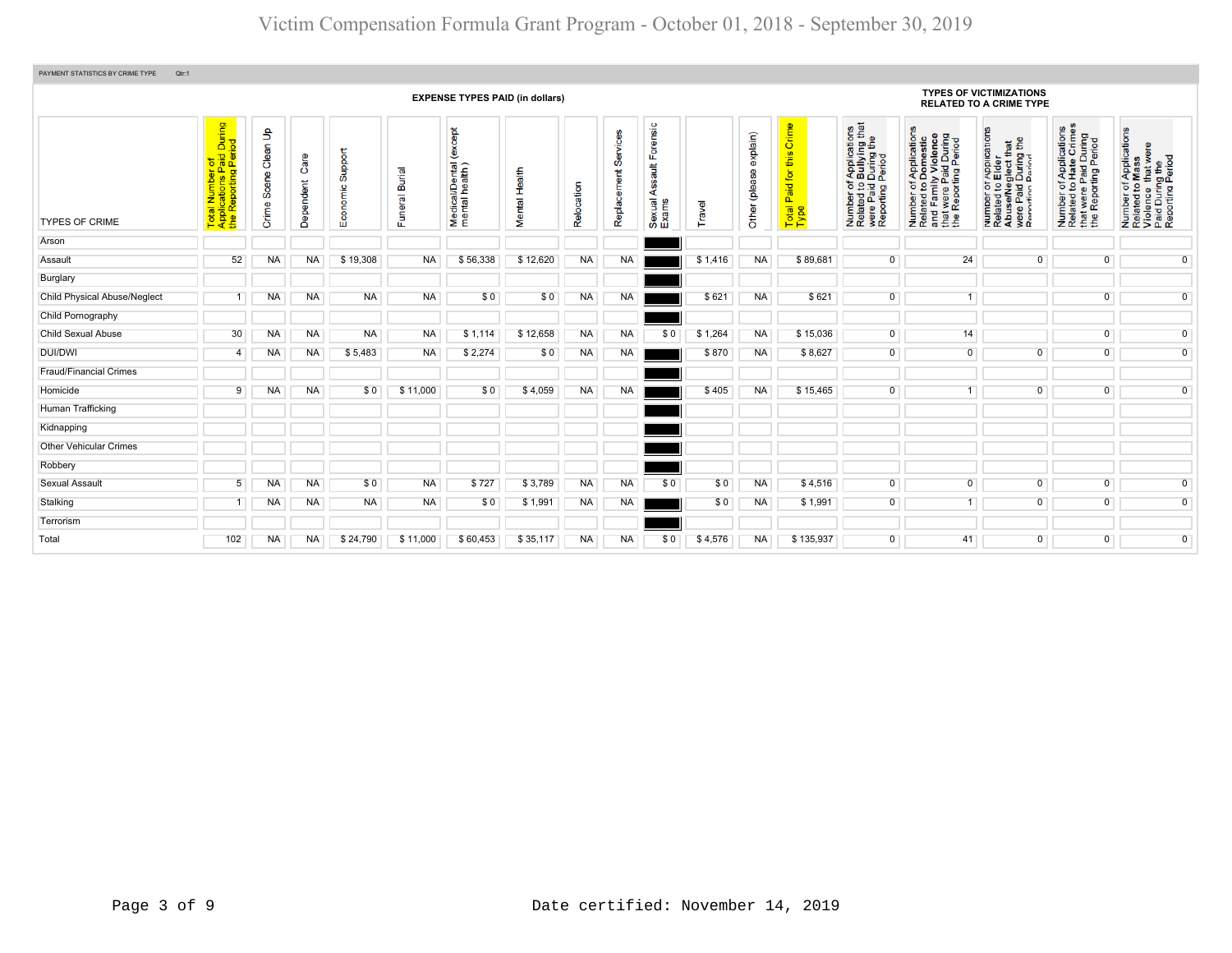| PAYMENT STATISTICS BY CRIME TYPE<br>Qtr:2 |                                                                                                                         |                                         |                   |                     |                          |                                            |                         |            |                         |                                                                                                                                                                                                                                                                            |         |                              |                                                |                                                                                                                                               |                                                                                                                       |                                                                                                              |                                                                                                   |                                                                                                        |  |  |  |  |  |
|-------------------------------------------|-------------------------------------------------------------------------------------------------------------------------|-----------------------------------------|-------------------|---------------------|--------------------------|--------------------------------------------|-------------------------|------------|-------------------------|----------------------------------------------------------------------------------------------------------------------------------------------------------------------------------------------------------------------------------------------------------------------------|---------|------------------------------|------------------------------------------------|-----------------------------------------------------------------------------------------------------------------------------------------------|-----------------------------------------------------------------------------------------------------------------------|--------------------------------------------------------------------------------------------------------------|---------------------------------------------------------------------------------------------------|--------------------------------------------------------------------------------------------------------|--|--|--|--|--|
|                                           | <b>EXPENSE TYPES PAID (in dollars)</b>                                                                                  |                                         |                   |                     |                          |                                            |                         |            |                         |                                                                                                                                                                                                                                                                            |         |                              |                                                |                                                                                                                                               |                                                                                                                       | <b>TYPES OF VICTIMIZATIONS</b><br><b>RELATED TO A CRIME TYPE</b>                                             |                                                                                                   |                                                                                                        |  |  |  |  |  |
| <b>TYPES OF CRIME</b>                     | During<br>iod<br>$\overline{\mathbf{z}}$<br>al Number of<br>plications Paic<br>Reporting Pe<br>Total<br>Applic<br>the R | $\mathbf{e}$<br>Clean<br>Scene<br>Crime | Care<br>Dependent | Support<br>Economic | <b>Burial</b><br>Funeral | except<br>Medical/Dental<br>mental health) | Health<br><b>Mental</b> | Relocation | Services<br>Replacement | Forensic<br>tigation.<br>The pair of the set of the set of the set of the set of the set of the set of the set of the set of the set of the set of the set of the set of the set of the set of the set of the set of the set of the set of th<br>8<br>⋖<br>Sexual<br>Exams | Travel  | explain)<br>9<br>Other (plea | Crim<br>this<br>aid for<br>ő.<br>Total<br>Type | of Applications<br>b Bullying that<br>I Period<br>I Period<br>Number of,<br>Related to I<br>were Paid I<br>Reporting F<br>Number<br>Related t | Number of Applications<br>Related to Domestic<br>and Family Violence<br>that were Paid During<br>the Reporting Period | Number or Applications<br>Related to Elder<br>Abuse/Neglect that<br>were Paid During the<br>Renorting Period | Number of Applications<br>Related to Hate Crimes<br>that were Paid During<br>the Reporting Period | Number of Applications<br>Related to Mass<br>Violence that were<br>Paid During the<br>Reporting Period |  |  |  |  |  |
| Arson                                     |                                                                                                                         |                                         |                   |                     |                          |                                            |                         |            |                         |                                                                                                                                                                                                                                                                            |         |                              |                                                |                                                                                                                                               |                                                                                                                       |                                                                                                              |                                                                                                   |                                                                                                        |  |  |  |  |  |
| Assault                                   | 91                                                                                                                      | NA                                      | <b>NA</b>         | \$10,520            | <b>NA</b>                | \$81,499                                   | \$10,812                | <b>NA</b>  | NA                      |                                                                                                                                                                                                                                                                            | \$3,221 | <b>NA</b>                    | \$106,052                                      | $\overline{0}$                                                                                                                                | 31                                                                                                                    | $\overline{0}$                                                                                               | $\overline{0}$                                                                                    | $\overline{0}$                                                                                         |  |  |  |  |  |
| Burglary                                  |                                                                                                                         |                                         |                   |                     |                          |                                            |                         |            |                         |                                                                                                                                                                                                                                                                            |         |                              |                                                |                                                                                                                                               |                                                                                                                       |                                                                                                              |                                                                                                   |                                                                                                        |  |  |  |  |  |
| Child Physical Abuse/Neglect              |                                                                                                                         |                                         |                   |                     |                          |                                            |                         |            |                         |                                                                                                                                                                                                                                                                            |         |                              |                                                |                                                                                                                                               |                                                                                                                       |                                                                                                              |                                                                                                   |                                                                                                        |  |  |  |  |  |
| Child Pornography                         |                                                                                                                         |                                         |                   |                     |                          |                                            |                         |            |                         |                                                                                                                                                                                                                                                                            |         |                              |                                                |                                                                                                                                               |                                                                                                                       |                                                                                                              |                                                                                                   |                                                                                                        |  |  |  |  |  |
| <b>Child Sexual Abuse</b>                 | 39                                                                                                                      | NA.                                     | NA                | <b>NA</b>           | <b>NA</b>                | \$4.193                                    | \$13,430                | <b>NA</b>  | <b>NA</b>               | \$0                                                                                                                                                                                                                                                                        | \$1,126 | <b>NA</b>                    | \$18,749                                       | $\overline{0}$                                                                                                                                | 19                                                                                                                    |                                                                                                              | $\overline{0}$                                                                                    | $\overline{0}$                                                                                         |  |  |  |  |  |
| <b>DUI/DWI</b>                            | $\overline{\bf{4}}$                                                                                                     | NA                                      | NA.               | \$9,830             | <b>NA</b>                | \$4,676                                    | \$0                     | <b>NA</b>  | NA                      |                                                                                                                                                                                                                                                                            | \$0     | <b>NA</b>                    | \$14,506                                       | $\overline{0}$                                                                                                                                | $\overline{0}$                                                                                                        | $\Omega$                                                                                                     | $\overline{0}$                                                                                    | $\overline{0}$                                                                                         |  |  |  |  |  |
| <b>Fraud/Financial Crimes</b>             |                                                                                                                         |                                         |                   |                     |                          |                                            |                         |            |                         |                                                                                                                                                                                                                                                                            |         |                              |                                                |                                                                                                                                               |                                                                                                                       |                                                                                                              |                                                                                                   |                                                                                                        |  |  |  |  |  |
| Homicide                                  | 18                                                                                                                      | NA                                      | <b>NA</b>         | \$0                 | \$28,595                 | \$1,538                                    | \$4,114                 | <b>NA</b>  | NA                      |                                                                                                                                                                                                                                                                            | \$313   | <b>NA</b>                    | \$34,560                                       | $\overline{0}$                                                                                                                                | $\overline{3}$                                                                                                        | $\overline{0}$                                                                                               | $\overline{0}$                                                                                    | $\overline{0}$                                                                                         |  |  |  |  |  |
| Human Trafficking                         |                                                                                                                         |                                         |                   |                     |                          |                                            |                         |            |                         |                                                                                                                                                                                                                                                                            |         |                              |                                                |                                                                                                                                               |                                                                                                                       |                                                                                                              |                                                                                                   |                                                                                                        |  |  |  |  |  |
| Kidnapping                                |                                                                                                                         |                                         |                   |                     |                          |                                            |                         |            |                         |                                                                                                                                                                                                                                                                            |         |                              |                                                |                                                                                                                                               |                                                                                                                       |                                                                                                              |                                                                                                   |                                                                                                        |  |  |  |  |  |
| <b>Other Vehicular Crimes</b>             |                                                                                                                         |                                         |                   |                     |                          |                                            |                         |            |                         |                                                                                                                                                                                                                                                                            |         |                              |                                                |                                                                                                                                               |                                                                                                                       |                                                                                                              |                                                                                                   |                                                                                                        |  |  |  |  |  |
| Robbery                                   |                                                                                                                         |                                         |                   |                     |                          |                                            |                         |            |                         |                                                                                                                                                                                                                                                                            |         |                              |                                                |                                                                                                                                               |                                                                                                                       |                                                                                                              |                                                                                                   |                                                                                                        |  |  |  |  |  |
| <b>Sexual Assault</b>                     |                                                                                                                         | NA                                      | ΝA                | \$400               | <b>NA</b>                | \$0                                        | \$1,414                 | <b>NA</b>  | NA                      | \$0                                                                                                                                                                                                                                                                        | \$0     | NA                           | \$1,814                                        | $\overline{0}$                                                                                                                                | $\overline{0}$                                                                                                        | $\overline{0}$                                                                                               | $\overline{0}$                                                                                    | $\overline{0}$                                                                                         |  |  |  |  |  |
| Stalking                                  | $\overline{2}$                                                                                                          | NA                                      | NA                | \$0                 | <b>NA</b>                | \$0                                        | \$1,414                 | <b>NA</b>  | NA                      |                                                                                                                                                                                                                                                                            | \$0     | <b>NA</b>                    | \$1,414                                        | $\overline{0}$                                                                                                                                | $\overline{2}$                                                                                                        | $\overline{0}$                                                                                               | $\overline{0}$                                                                                    | $\overline{0}$                                                                                         |  |  |  |  |  |
| Terrorism                                 |                                                                                                                         |                                         |                   |                     |                          |                                            |                         |            |                         |                                                                                                                                                                                                                                                                            |         |                              |                                                |                                                                                                                                               |                                                                                                                       |                                                                                                              |                                                                                                   |                                                                                                        |  |  |  |  |  |
| Total                                     | 161                                                                                                                     | NA                                      | NA                | \$20,750            | \$28,595                 | \$91,906                                   | \$31,183                | <b>NA</b>  | NA                      | \$0                                                                                                                                                                                                                                                                        | \$4,660 | <b>NA</b>                    | \$177,094                                      | $\Omega$                                                                                                                                      | 55                                                                                                                    | $\Omega$                                                                                                     | $\overline{0}$                                                                                    | $\overline{0}$                                                                                         |  |  |  |  |  |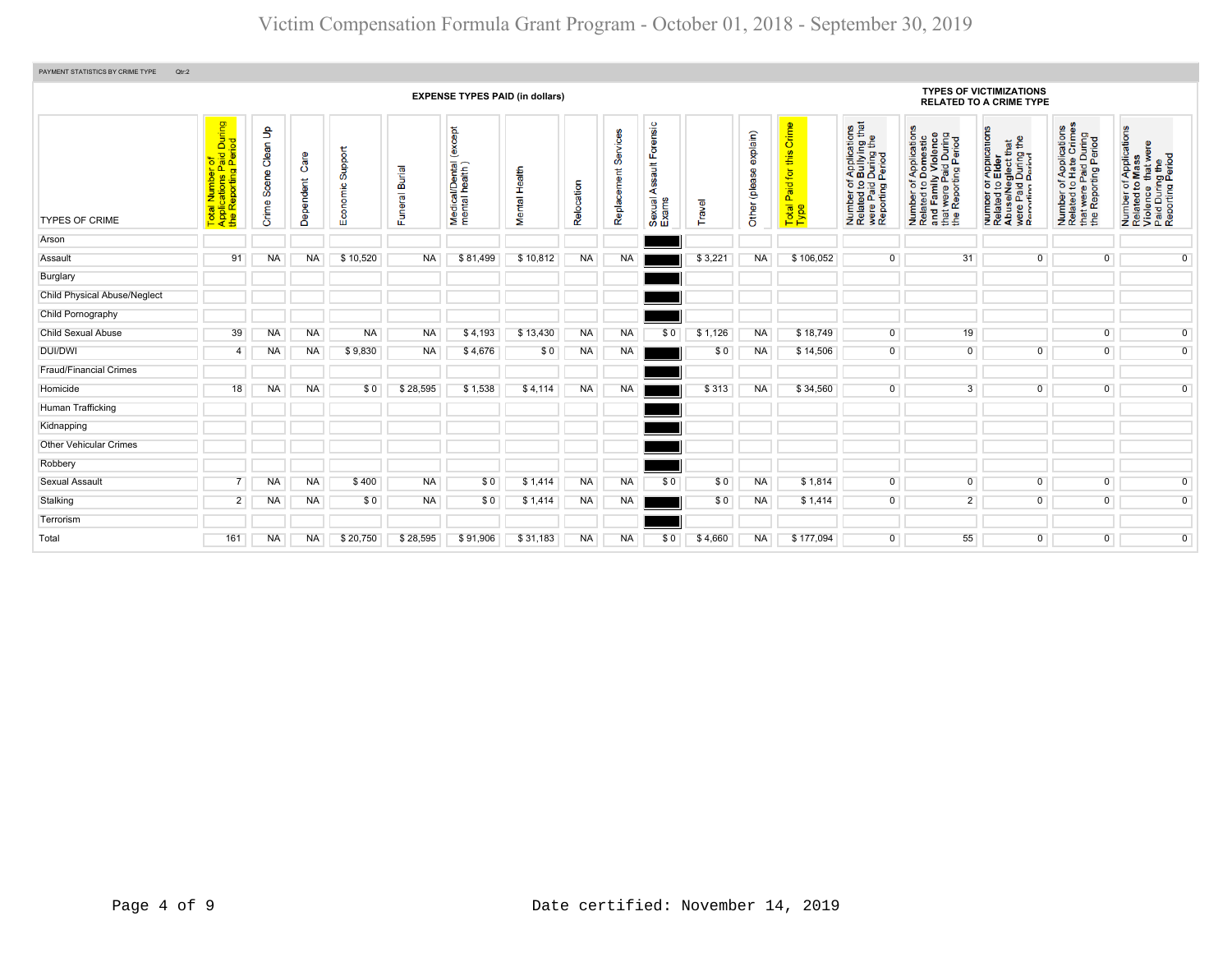| PAYMENT STATISTICS BY CRIME TYPE<br>Qtr:3 |                                                                                                 |                               |                   |                             |                          |                                              |                         |            |                         |                                                       |         |                              |                                            |                                                                                                                       |                                                                                                                       |                                                                                                                                             |                                                                                                                              |                                                                                                        |  |  |  |  |  |
|-------------------------------------------|-------------------------------------------------------------------------------------------------|-------------------------------|-------------------|-----------------------------|--------------------------|----------------------------------------------|-------------------------|------------|-------------------------|-------------------------------------------------------|---------|------------------------------|--------------------------------------------|-----------------------------------------------------------------------------------------------------------------------|-----------------------------------------------------------------------------------------------------------------------|---------------------------------------------------------------------------------------------------------------------------------------------|------------------------------------------------------------------------------------------------------------------------------|--------------------------------------------------------------------------------------------------------|--|--|--|--|--|
|                                           | <b>EXPENSE TYPES PAID (in dollars)</b>                                                          |                               |                   |                             |                          |                                              |                         |            |                         |                                                       |         |                              |                                            |                                                                                                                       |                                                                                                                       | <b>TYPES OF VICTIMIZATIONS</b><br><b>RELATED TO A CRIME TYPE</b>                                                                            |                                                                                                                              |                                                                                                        |  |  |  |  |  |
| <b>TYPES OF CRIME</b>                     | During<br>iod<br>tal Number of<br>plications Paid I<br>› Reporting Perio<br>Late<br>Nobel<br>⊢∢ | နှ<br>Clean<br>Scene<br>Crime | Care<br>Dependent | Support<br>nomic<br>8<br>шī | <b>Burial</b><br>Funeral | except<br>Medical/Dental (<br>mental health) | Health<br><b>Mental</b> | Relocation | Services<br>Replacement | ensic<br>ā<br>u.<br>ault<br>g<br>∢<br>Sexual<br>Exams | Travel  | explain)<br>இ<br>Other (plea | Crime<br>this<br>Paid for<br>Total<br>Type | g #<br>f Application<br>b Bullying the<br>Period<br>Period<br>Number of<br>Related to I<br>were Paid I<br>Reporting F | Number of Applications<br>Related to Domestic<br>and Family Violence<br>that were Paid During<br>the Reporting Period | n Application:<br>De Elder<br>Paglect that<br>I During the בחברות<br>Number or A<br>Related to E<br>Abuse/Neg<br>Were Paid L<br>Renorting P | mber of Applications<br>lated to Hate Crimes<br>at were Paid During<br>9 Reporting Period<br>Number<br>Related t<br>te<br>## | Number of Applications<br>Related to Mass<br>Violence that were<br>Paid During the<br>Reporting Period |  |  |  |  |  |
| Arson                                     |                                                                                                 |                               |                   |                             |                          |                                              |                         |            |                         |                                                       |         |                              |                                            |                                                                                                                       |                                                                                                                       |                                                                                                                                             |                                                                                                                              |                                                                                                        |  |  |  |  |  |
| Assault                                   | 82                                                                                              | NA                            | <b>NA</b>         | \$31,908                    | <b>NA</b>                | \$175,806                                    | \$11,584                | NA.        | <b>NA</b>               |                                                       | \$2,318 | <b>NA</b>                    | \$221,616                                  | $\overline{0}$                                                                                                        | 34                                                                                                                    | $\overline{0}$                                                                                                                              | $\overline{0}$                                                                                                               | $\overline{0}$                                                                                         |  |  |  |  |  |
| Burglary                                  |                                                                                                 |                               |                   |                             |                          |                                              |                         |            |                         |                                                       |         |                              |                                            |                                                                                                                       |                                                                                                                       |                                                                                                                                             |                                                                                                                              |                                                                                                        |  |  |  |  |  |
| <b>Child Physical Abuse/Neglect</b>       |                                                                                                 | <b>NA</b>                     | <b>NA</b>         | <b>NA</b>                   | <b>NA</b>                | \$4,022                                      | \$0                     | <b>NA</b>  | <b>NA</b>               |                                                       | \$0     | <b>NA</b>                    | \$4,022                                    | $\overline{0}$                                                                                                        | $\overline{0}$                                                                                                        |                                                                                                                                             | $\overline{0}$                                                                                                               | $\overline{0}$                                                                                         |  |  |  |  |  |
| Child Pornography                         |                                                                                                 | NA                            | <b>NA</b>         | <b>NA</b>                   | <b>NA</b>                | \$0                                          | \$13                    | NA         | <b>NA</b>               |                                                       | \$2,022 | <b>NA</b>                    | \$2,034                                    | $\overline{0}$                                                                                                        | $\overline{0}$                                                                                                        |                                                                                                                                             | $\overline{0}$                                                                                                               | $\overline{0}$                                                                                         |  |  |  |  |  |
| <b>Child Sexual Abuse</b>                 | 46                                                                                              | NA                            | <b>NA</b>         | <b>NA</b>                   | <b>NA</b>                | \$3,116                                      | \$14,502                | <b>NA</b>  | NA.                     | \$0                                                   | \$3,056 | <b>NA</b>                    | \$20,674                                   | $\overline{0}$                                                                                                        | 16                                                                                                                    |                                                                                                                                             | $\overline{0}$                                                                                                               | $\overline{0}$                                                                                         |  |  |  |  |  |
| <b>DUI/DWI</b>                            |                                                                                                 | <b>NA</b>                     | <b>NA</b>         | \$31,562                    | <b>NA</b>                | \$7,977                                      | \$0                     | <b>NA</b>  | <b>NA</b>               |                                                       | \$0     | <b>NA</b>                    | \$39,538                                   | $\overline{0}$                                                                                                        | $\overline{0}$                                                                                                        | $\overline{0}$                                                                                                                              | $\Omega$                                                                                                                     | $\overline{0}$                                                                                         |  |  |  |  |  |
| Fraud/Financial Crimes                    |                                                                                                 |                               |                   |                             |                          |                                              |                         |            |                         |                                                       |         |                              |                                            |                                                                                                                       |                                                                                                                       |                                                                                                                                             |                                                                                                                              |                                                                                                        |  |  |  |  |  |
| Homicide                                  | 17                                                                                              | NA                            | <b>NA</b>         | \$0                         | \$33,245                 | \$0                                          | \$2,037                 | NA         | <b>NA</b>               |                                                       | \$0     | <b>NA</b>                    | \$35,282                                   | 0                                                                                                                     | 3                                                                                                                     | $\overline{0}$                                                                                                                              | $\overline{0}$                                                                                                               | $\overline{0}$                                                                                         |  |  |  |  |  |
| Human Trafficking                         |                                                                                                 |                               |                   |                             |                          |                                              |                         |            |                         |                                                       |         |                              |                                            |                                                                                                                       |                                                                                                                       |                                                                                                                                             |                                                                                                                              |                                                                                                        |  |  |  |  |  |
| Kidnapping                                | $\overline{2}$                                                                                  | <b>NA</b>                     | <b>NA</b>         | \$0                         | <b>NA</b>                | \$0                                          | \$1,512                 | NA         | <b>NA</b>               |                                                       | \$0     | <b>NA</b>                    | \$1,512                                    | $\overline{0}$                                                                                                        | $\overline{1}$                                                                                                        | $\overline{0}$                                                                                                                              | 0                                                                                                                            | $\overline{0}$                                                                                         |  |  |  |  |  |
| <b>Other Vehicular Crimes</b>             |                                                                                                 |                               |                   |                             |                          |                                              |                         |            |                         |                                                       |         |                              |                                            |                                                                                                                       |                                                                                                                       |                                                                                                                                             |                                                                                                                              |                                                                                                        |  |  |  |  |  |
| Robbery                                   |                                                                                                 |                               |                   |                             |                          |                                              |                         |            |                         |                                                       |         |                              |                                            |                                                                                                                       |                                                                                                                       |                                                                                                                                             |                                                                                                                              |                                                                                                        |  |  |  |  |  |
| Sexual Assault                            | $\overline{2}$                                                                                  | NA                            | <b>NA</b>         | \$0                         | <b>NA</b>                | \$983                                        | \$2,328                 | <b>NA</b>  | <b>NA</b>               | \$0                                                   | \$0     | <b>NA</b>                    | \$3,311                                    | $\overline{0}$                                                                                                        | $\overline{0}$                                                                                                        | $\overline{0}$                                                                                                                              | $\overline{0}$                                                                                                               | $\overline{0}$                                                                                         |  |  |  |  |  |
| Stalking                                  |                                                                                                 | NA                            | <b>NA</b>         | <b>NA</b>                   | <b>NA</b>                | \$0                                          | \$627                   | <b>NA</b>  | NA                      |                                                       | \$0     | <b>NA</b>                    | \$627                                      | $\overline{0}$                                                                                                        | $\mathbf{1}$                                                                                                          | $\overline{0}$                                                                                                                              | 0                                                                                                                            | $\overline{0}$                                                                                         |  |  |  |  |  |
| Terrorism                                 |                                                                                                 |                               |                   |                             |                          |                                              |                         |            |                         |                                                       |         |                              |                                            |                                                                                                                       |                                                                                                                       |                                                                                                                                             |                                                                                                                              |                                                                                                        |  |  |  |  |  |
| Total                                     | 159                                                                                             | NA                            | <b>NA</b>         | \$63,470                    | \$33,245                 | \$191,903                                    | \$32,602                | <b>NA</b>  | <b>NA</b>               | \$0                                                   | \$7,396 | <b>NA</b>                    | \$328,616                                  | $\overline{0}$                                                                                                        | 55                                                                                                                    | $\overline{0}$                                                                                                                              | $\overline{0}$                                                                                                               | $\overline{0}$                                                                                         |  |  |  |  |  |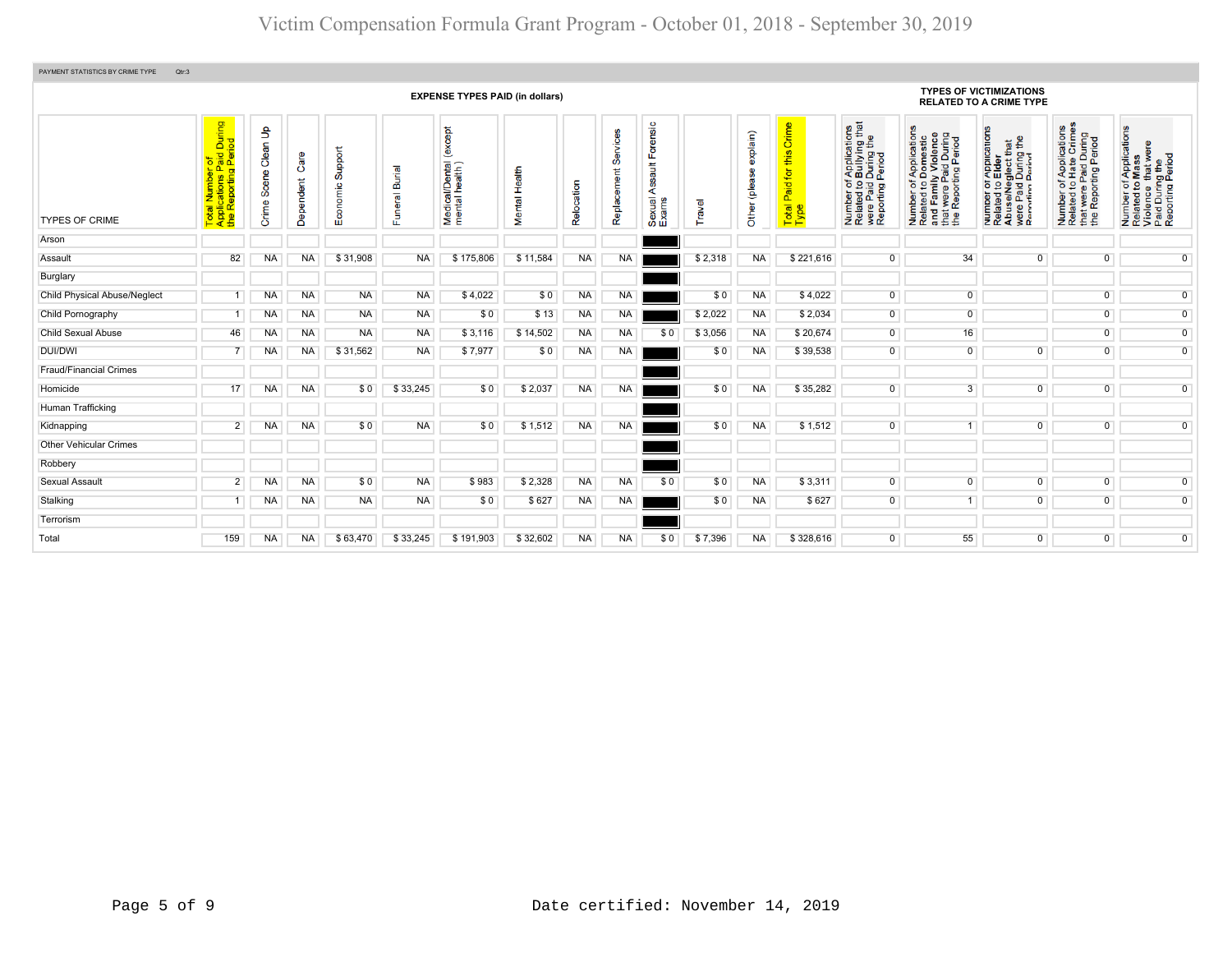| PAYMENT STATISTICS BY CRIME TYPE<br>Qtr:4 |                                                                                                                |                              |                   |                         |                          |                                             |                         |            |                         |                                                          |         |                           |                                                |                                                                                                                      |                                                                                                                       |                                                                                                                                                          |                                                                                                                           |                                                                                                        |  |  |  |  |  |
|-------------------------------------------|----------------------------------------------------------------------------------------------------------------|------------------------------|-------------------|-------------------------|--------------------------|---------------------------------------------|-------------------------|------------|-------------------------|----------------------------------------------------------|---------|---------------------------|------------------------------------------------|----------------------------------------------------------------------------------------------------------------------|-----------------------------------------------------------------------------------------------------------------------|----------------------------------------------------------------------------------------------------------------------------------------------------------|---------------------------------------------------------------------------------------------------------------------------|--------------------------------------------------------------------------------------------------------|--|--|--|--|--|
|                                           | <b>EXPENSE TYPES PAID (in dollars)</b>                                                                         |                              |                   |                         |                          |                                             |                         |            |                         |                                                          |         |                           |                                                |                                                                                                                      |                                                                                                                       | <b>TYPES OF VICTIMIZATIONS</b><br><b>RELATED TO A CRIME TYPE</b>                                                                                         |                                                                                                                           |                                                                                                        |  |  |  |  |  |
| <b>TYPES OF CRIME</b>                     | During<br>iod<br>al Number of<br>plications Paid I<br>Reporting Perio<br>$\overline{\mathfrak{m}}$<br>ㅎㅎ<br>⊢∢ | ક<br>Clean<br>Scene<br>Crime | Ő<br>pendent<br>ዳ | upport<br>ശ<br>Economic | <b>Burial</b><br>Funeral | except)<br>Medical/Dental<br>mental health) | Health<br><b>Mental</b> | Relocation | Services<br>Replacement | Forensic<br>$\frac{4}{10}$<br>Y,<br>⋖<br>Sexual<br>Exams | Travel  | explain)<br>Other (please | Crim<br>this<br>aid for<br>ő.<br>Total<br>Type | rf Applications<br>b Bullying that<br>Period<br>Period<br>e 5<br>were Paid<br>Reporting<br>Number<br>Related t<br>டீ | Number of Applications<br>Related to Domestic<br>and Family Violence<br>that were Paid During<br>the Reporting Period | TApplication<br>b Elder<br>9glect that<br>I During the<br>Pariod<br>Number of <i>I</i><br>Related to <b>E</b><br>Abuse/Neg<br>were Paid L<br>Renorting P | mber of Applications<br>lated to Hate Crimes<br>at were Paid During<br>9 Reporting Period<br>Number<br>Related t<br>the L | Number of Applications<br>Related to Mass<br>Violence that were<br>Paid During the<br>Reporting Period |  |  |  |  |  |
| Arson                                     |                                                                                                                |                              |                   |                         |                          |                                             |                         |            |                         |                                                          |         |                           |                                                |                                                                                                                      |                                                                                                                       |                                                                                                                                                          |                                                                                                                           |                                                                                                        |  |  |  |  |  |
| Assault                                   | 55                                                                                                             | NA                           | NA                | \$21,899                | <b>NA</b>                | \$80,883                                    | \$9,769                 | <b>NA</b>  | NA                      |                                                          | \$635   | <b>NA</b>                 | \$113,186                                      | $\overline{0}$                                                                                                       | 36                                                                                                                    | $\overline{0}$                                                                                                                                           | $\overline{0}$                                                                                                            | $\overline{0}$                                                                                         |  |  |  |  |  |
| Burglary                                  |                                                                                                                |                              |                   |                         |                          |                                             |                         |            |                         |                                                          |         |                           |                                                |                                                                                                                      |                                                                                                                       |                                                                                                                                                          |                                                                                                                           |                                                                                                        |  |  |  |  |  |
| Child Physical Abuse/Neglect              |                                                                                                                | ΝA                           | <b>NA</b>         | <b>NA</b>               | <b>NA</b>                | \$0                                         | \$0                     | <b>NA</b>  | NA                      |                                                          | \$1,299 | <b>NA</b>                 | \$1,299                                        | $\overline{0}$                                                                                                       | 1                                                                                                                     |                                                                                                                                                          | $\overline{0}$                                                                                                            | $\overline{0}$                                                                                         |  |  |  |  |  |
| Child Pornography                         |                                                                                                                |                              |                   |                         |                          |                                             |                         |            |                         |                                                          |         |                           |                                                |                                                                                                                      |                                                                                                                       |                                                                                                                                                          |                                                                                                                           |                                                                                                        |  |  |  |  |  |
| <b>Child Sexual Abuse</b>                 | 39                                                                                                             | <b>NA</b>                    | NA.               | <b>NA</b>               | <b>NA</b>                | \$739                                       | \$16,253                | <b>NA</b>  | NA                      | \$0                                                      | \$448   | <b>NA</b>                 | \$17,439                                       | $\overline{0}$                                                                                                       | 16                                                                                                                    |                                                                                                                                                          | $\overline{0}$                                                                                                            | $\overline{0}$                                                                                         |  |  |  |  |  |
| DUI/DWI                                   | 5                                                                                                              | ΝA                           | NA.               | \$5,081                 | <b>NA</b>                | \$6,910                                     | \$0                     | <b>NA</b>  | NA                      |                                                          | \$0     | <b>NA</b>                 | \$11,991                                       | $\overline{0}$                                                                                                       | $\Omega$                                                                                                              | $\overline{0}$                                                                                                                                           | $\Omega$                                                                                                                  | $\overline{0}$                                                                                         |  |  |  |  |  |
| <b>Fraud/Financial Crimes</b>             |                                                                                                                |                              |                   |                         |                          |                                             |                         |            |                         |                                                          |         |                           |                                                |                                                                                                                      |                                                                                                                       |                                                                                                                                                          |                                                                                                                           |                                                                                                        |  |  |  |  |  |
| Homicide                                  | 18                                                                                                             | NA                           | \$0               | \$0                     | \$27,193                 | \$0                                         | \$3,379                 | <b>NA</b>  | NA                      |                                                          | \$503   | <b>NA</b>                 | \$31,075                                       | $\overline{0}$                                                                                                       | $\overline{2}$                                                                                                        | $\overline{0}$                                                                                                                                           | $\overline{0}$                                                                                                            | $\overline{0}$                                                                                         |  |  |  |  |  |
| Human Trafficking                         |                                                                                                                |                              |                   |                         |                          |                                             |                         |            |                         |                                                          |         |                           |                                                |                                                                                                                      |                                                                                                                       |                                                                                                                                                          |                                                                                                                           |                                                                                                        |  |  |  |  |  |
| Kidnapping                                |                                                                                                                | <b>NA</b>                    | <b>NA</b>         | \$0                     | <b>NA</b>                | \$0                                         | \$239                   | <b>NA</b>  | <b>NA</b>               |                                                          | \$0     | <b>NA</b>                 | \$239                                          | $\overline{0}$                                                                                                       | 1                                                                                                                     | $\overline{0}$                                                                                                                                           | $\overline{0}$                                                                                                            | $\overline{0}$                                                                                         |  |  |  |  |  |
| <b>Other Vehicular Crimes</b>             |                                                                                                                |                              |                   |                         |                          |                                             |                         |            |                         |                                                          |         |                           |                                                |                                                                                                                      |                                                                                                                       |                                                                                                                                                          |                                                                                                                           |                                                                                                        |  |  |  |  |  |
| Robbery                                   |                                                                                                                | NA                           | NA.               | \$0                     | <b>NA</b>                | \$0                                         | \$100                   | <b>NA</b>  | NA                      |                                                          | \$0     | NA                        | \$100                                          | $\overline{0}$                                                                                                       | $\overline{0}$                                                                                                        | $\overline{0}$                                                                                                                                           | $\overline{0}$                                                                                                            | $\overline{0}$                                                                                         |  |  |  |  |  |
| <b>Sexual Assault</b>                     | 11                                                                                                             | <b>NA</b>                    | <b>NA</b>         | \$307                   | <b>NA</b>                | \$3,741                                     | \$10,438                | <b>NA</b>  | <b>NA</b>               | \$0                                                      | \$3,279 | <b>NA</b>                 | \$17,765                                       | $\overline{0}$                                                                                                       | 1                                                                                                                     | $\overline{0}$                                                                                                                                           | $\overline{0}$                                                                                                            | $\overline{0}$                                                                                         |  |  |  |  |  |
| Stalking                                  |                                                                                                                | <b>NA</b>                    | <b>NA</b>         | <b>NA</b>               | <b>NA</b>                | \$0                                         | \$1,497                 | <b>NA</b>  | <b>NA</b>               |                                                          | \$0     | <b>NA</b>                 | \$1,497                                        | $\overline{0}$                                                                                                       | 1                                                                                                                     | $\overline{0}$                                                                                                                                           | $\overline{0}$                                                                                                            | $\overline{0}$                                                                                         |  |  |  |  |  |
| Terrorism                                 |                                                                                                                |                              |                   |                         |                          |                                             |                         |            |                         |                                                          |         |                           |                                                |                                                                                                                      |                                                                                                                       |                                                                                                                                                          |                                                                                                                           |                                                                                                        |  |  |  |  |  |
| Total                                     | 132                                                                                                            | <b>NA</b>                    | \$0               | \$27,288                | \$27,193                 | \$92,272                                    | \$41,674                | <b>NA</b>  | NA                      | \$0                                                      | \$6,165 | <b>NA</b>                 | \$194,592                                      | $\mathbf{0}$                                                                                                         | 58                                                                                                                    | $\Omega$                                                                                                                                                 | $\overline{0}$                                                                                                            | $\overline{0}$                                                                                         |  |  |  |  |  |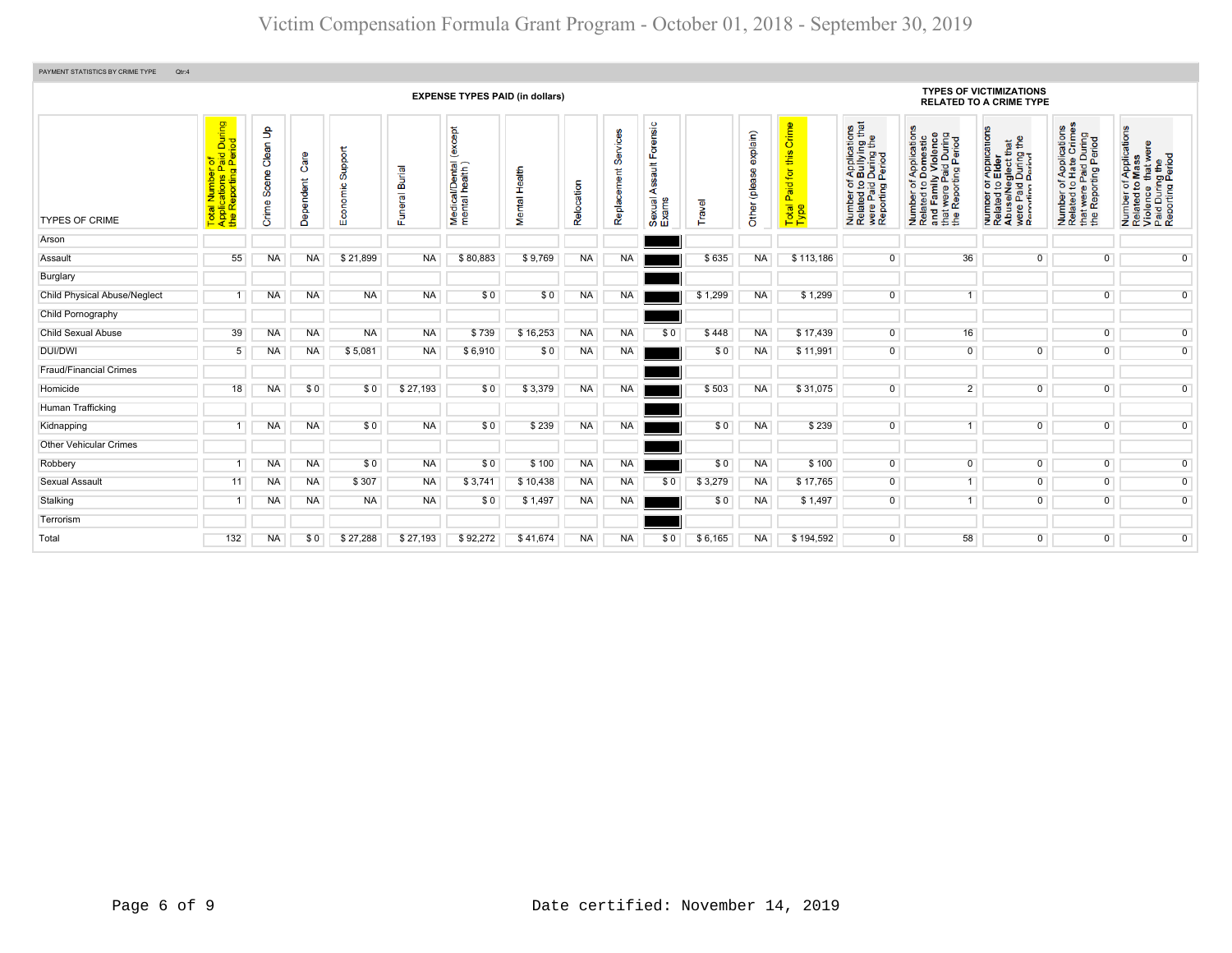| PAYMENT STATISTICS BY CRIME TYPE - Aggregated |                                                                         |                            |                   |                              |                           |                                              |               |            |                               |                                            |          |                         |                                                                  |                                                                                                                                 |                                                                                                                       |                                                                                                                                                    |                                                                                                                                  |                                                                                                        |
|-----------------------------------------------|-------------------------------------------------------------------------|----------------------------|-------------------|------------------------------|---------------------------|----------------------------------------------|---------------|------------|-------------------------------|--------------------------------------------|----------|-------------------------|------------------------------------------------------------------|---------------------------------------------------------------------------------------------------------------------------------|-----------------------------------------------------------------------------------------------------------------------|----------------------------------------------------------------------------------------------------------------------------------------------------|----------------------------------------------------------------------------------------------------------------------------------|--------------------------------------------------------------------------------------------------------|
| <b>EXPENSE TYPES PAID (in dollars)</b>        |                                                                         |                            |                   |                              |                           |                                              |               |            |                               |                                            |          |                         | <b>TYPES OF VICTIMIZATIONS</b><br><b>RELATED TO A CRIME TYPE</b> |                                                                                                                                 |                                                                                                                       |                                                                                                                                                    |                                                                                                                                  |                                                                                                        |
| <b>TYPES OF CRIME</b>                         | During<br>Total Number of<br>Applications Paid I<br>the Reporting Perio | Clean Up<br>Scene<br>Crime | Care<br>Dependent | upport<br>ശ്<br>ic<br>8<br>ш | lein<br>മ്<br>uneral<br>ū | except<br>Medical/Dental (<br>mental health) | Mental Health | Relocation | 8<br>š<br>မ်ိဳ<br>Replacement | Forensic<br>ssault<br>₹<br>Sexual<br>Exams | ravel    | explain)<br>Other (plea | Crime<br>this<br>Paid for<br>Total<br>Type                       | f Applications<br>b Bullying that<br>I During the<br>Period<br>Number of <i>I</i><br>Related to I<br>were Paid I<br>Reporting F | Number of Applications<br>Related to Domestic<br>and Family Violence<br>that were Paid During<br>the Reporting Period | TApplications<br>b Elder<br>eglect that<br>I During the<br>Period<br>Number of /<br>Related to <b>E</b><br>Abuse/Neg<br>were Paid L<br>Reporting P | Applications<br>Hate Crimes<br>t were Paid During<br>· Reporting Period<br>$\frac{1}{6}$<br>Number<br>Related t<br>that<br>the F | Number of Applications<br>Related to Mass<br>Violence that were<br>Paid During the<br>Reporting Period |
| Arson                                         |                                                                         |                            |                   |                              |                           |                                              |               |            |                               |                                            |          |                         |                                                                  |                                                                                                                                 |                                                                                                                       |                                                                                                                                                    |                                                                                                                                  |                                                                                                        |
| Assault                                       | 280                                                                     | NA                         | <b>NA</b>         | \$83,635                     | <b>NA</b>                 | \$394,525                                    | \$44,784      | NA.        | NA.                           |                                            | \$7,589  | <b>NA</b>               | \$530,534                                                        | $\overline{0}$                                                                                                                  | 125                                                                                                                   | $\Omega$                                                                                                                                           | $\overline{0}$                                                                                                                   | $\overline{0}$                                                                                         |
| Burglary                                      |                                                                         |                            |                   |                              |                           |                                              |               |            |                               |                                            |          |                         |                                                                  |                                                                                                                                 |                                                                                                                       |                                                                                                                                                    |                                                                                                                                  |                                                                                                        |
| <b>Child Physical Abuse/Neglect</b>           | 3                                                                       | <b>NA</b>                  | <b>NA</b>         | <b>NA</b>                    | <b>NA</b>                 | \$4,022                                      | \$0           | NA         | <b>NA</b>                     |                                            | \$1,921  | <b>NA</b>               | \$5,942                                                          | $\overline{0}$                                                                                                                  | $\overline{2}$                                                                                                        |                                                                                                                                                    | $\overline{0}$                                                                                                                   | $\overline{0}$                                                                                         |
| Child Pornography                             |                                                                         | NA                         | <b>NA</b>         | <b>NA</b>                    | <b>NA</b>                 | \$0                                          | \$13          | NA         | <b>NA</b>                     |                                            | \$2,022  | <b>NA</b>               | \$2,034                                                          | $\overline{0}$                                                                                                                  | $\overline{0}$                                                                                                        |                                                                                                                                                    | $\overline{0}$                                                                                                                   | $\overline{0}$                                                                                         |
| <b>Child Sexual Abuse</b>                     | 154                                                                     | NA                         | <b>NA</b>         | <b>NA</b>                    | <b>NA</b>                 | \$9,162                                      | \$56,843      | NA.        | <b>NA</b>                     | \$0                                        | \$5,894  | <b>NA</b>               | \$71,898                                                         | $\overline{0}$                                                                                                                  | 65                                                                                                                    |                                                                                                                                                    | $\overline{0}$                                                                                                                   | $\overline{0}$                                                                                         |
| DUI/DWI                                       | 20                                                                      | NA                         | <b>NA</b>         | \$51,955                     | <b>NA</b>                 | \$21,837                                     | \$0           | NA.        | NA.                           |                                            | \$870    | <b>NA</b>               | \$74,663                                                         | $\overline{0}$                                                                                                                  | $\Omega$                                                                                                              | $\overline{0}$                                                                                                                                     | $\overline{0}$                                                                                                                   | $\overline{0}$                                                                                         |
| <b>Fraud/Financial Crimes</b>                 |                                                                         |                            |                   |                              |                           |                                              |               |            |                               |                                            |          |                         |                                                                  |                                                                                                                                 |                                                                                                                       |                                                                                                                                                    |                                                                                                                                  |                                                                                                        |
| Homicide                                      | 62                                                                      | NA                         | \$0               | \$0                          | \$100,033                 | \$1,538                                      | \$13,589      | NA         | <b>NA</b>                     |                                            | \$1,222  | <b>NA</b>               | \$116,382                                                        | $\overline{0}$                                                                                                                  | $\overline{9}$                                                                                                        | $\overline{0}$                                                                                                                                     | $\overline{0}$                                                                                                                   | $\overline{0}$                                                                                         |
| Human Trafficking                             |                                                                         |                            |                   |                              |                           |                                              |               |            |                               |                                            |          |                         |                                                                  |                                                                                                                                 |                                                                                                                       |                                                                                                                                                    |                                                                                                                                  |                                                                                                        |
| Kidnapping                                    | 3                                                                       | NA.                        | <b>NA</b>         | \$0                          | <b>NA</b>                 | \$0                                          | \$1,751       | NA.        | <b>NA</b>                     |                                            | \$0      | <b>NA</b>               | \$1,751                                                          | 0                                                                                                                               | $\overline{2}$                                                                                                        | $\Omega$                                                                                                                                           | $\overline{0}$                                                                                                                   | $\overline{0}$                                                                                         |
| <b>Other Vehicular Crimes</b>                 |                                                                         |                            |                   |                              |                           |                                              |               |            |                               |                                            |          |                         |                                                                  |                                                                                                                                 |                                                                                                                       |                                                                                                                                                    |                                                                                                                                  |                                                                                                        |
| Robbery                                       |                                                                         | NA                         | <b>NA</b>         | \$0                          | <b>NA</b>                 | \$0                                          | \$100         | NA         | <b>NA</b>                     |                                            | \$0      | <b>NA</b>               | \$100                                                            | $\overline{0}$                                                                                                                  | $\overline{0}$                                                                                                        | $\overline{0}$                                                                                                                                     | $\overline{0}$                                                                                                                   | $\overline{0}$                                                                                         |
| Sexual Assault                                | 25                                                                      | NA                         | <b>NA</b>         | \$707                        | <b>NA</b>                 | \$5,451                                      | \$17,968      | NA         | <b>NA</b>                     | \$0                                        | \$3,279  | <b>NA</b>               | \$27,405                                                         | $\overline{0}$                                                                                                                  | $\overline{1}$                                                                                                        | $\overline{0}$                                                                                                                                     | $\overline{0}$                                                                                                                   | $\overline{0}$                                                                                         |
| Stalking                                      | 5                                                                       | NA                         | <b>NA</b>         | \$0                          | <b>NA</b>                 | \$0                                          | \$5,529       | NA         | NA                            |                                            | \$0      | <b>NA</b>               | \$5,529                                                          | $\overline{0}$                                                                                                                  | 5 <sup>5</sup>                                                                                                        | $\overline{0}$                                                                                                                                     | $\overline{0}$                                                                                                                   | $\overline{0}$                                                                                         |
| Terrorism                                     |                                                                         |                            |                   |                              |                           |                                              |               |            |                               |                                            |          |                         |                                                                  |                                                                                                                                 |                                                                                                                       |                                                                                                                                                    |                                                                                                                                  |                                                                                                        |
| Total                                         | 554                                                                     | <b>NA</b>                  | \$0               | \$136.298                    | \$100,033                 | \$436,535                                    | \$140,576     | <b>NA</b>  | <b>NA</b>                     | \$0                                        | \$22,796 | <b>NA</b>               | \$836.238                                                        | $\mathbf{0}$                                                                                                                    | 209                                                                                                                   | $\Omega$                                                                                                                                           | $\overline{0}$                                                                                                                   | $\overline{0}$                                                                                         |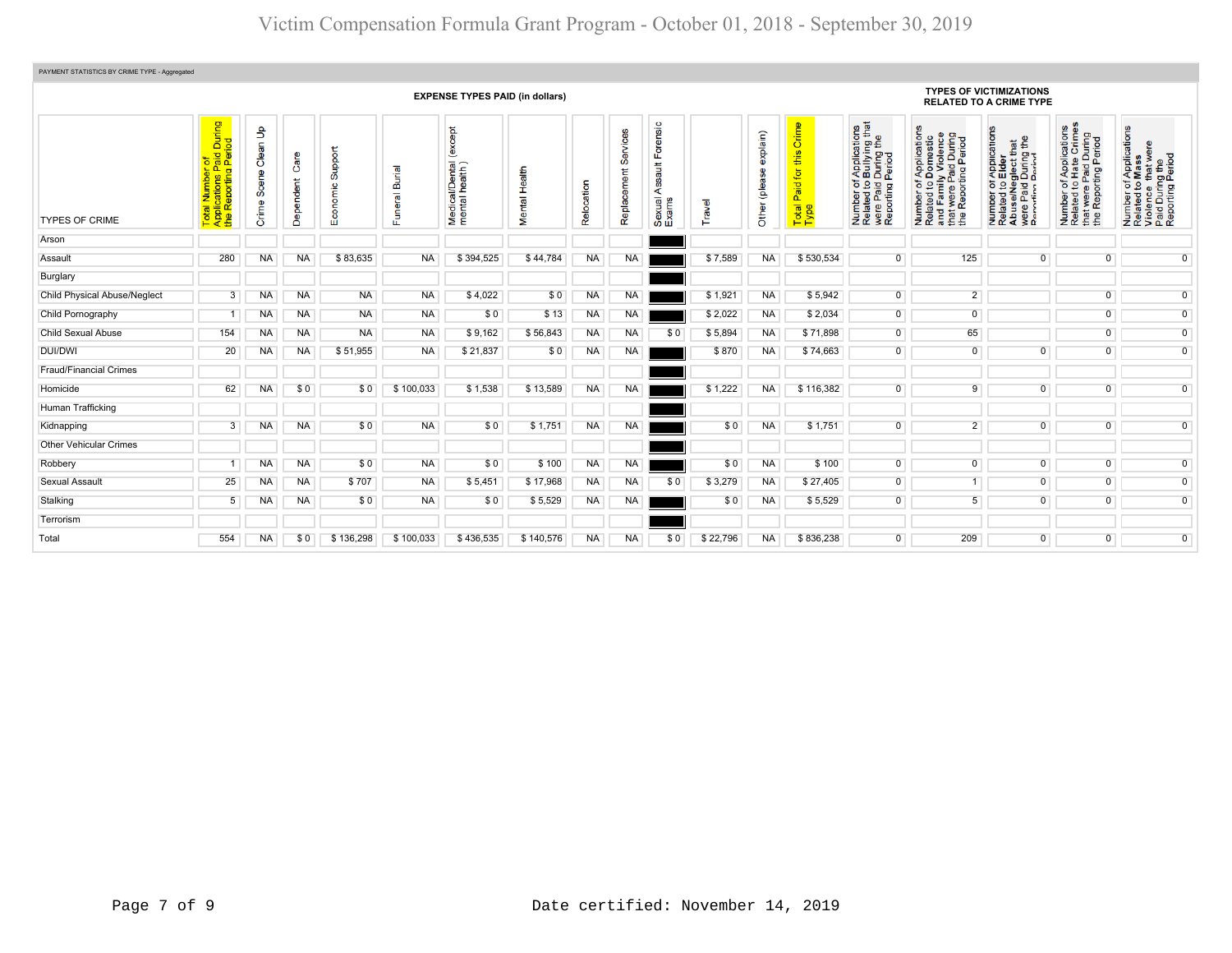## NARRATIVE QUESTIONS

2.

#### 1. **Please explain any significant change in the number of applications received during the reporting period.**

On average, Montana receives between 400-600 claims per year. 10-1-18 thru 9-30-19, our program received 526 claims. 10-1-17 thru 9-30-18, 487 claims. There has been no significant change in claims received.

### **The average length of time to process an application for claim eligibility for compensation**

Count days from time of receipt of application to decision. 60

Please explain your state's procedure for processing an application for claim eligibility, from time of receipt of application to decision. Montana has a decentralized system for the administration of crime victim compensation program activity which includes processing of applications and disbursement of compensation funds. Montana State Standards for the Administration of Crime Victim Compensation Programs recommends that crime victim compensation claim decisions be made within 45 working days, and no later than 60 days. Case information is requested from law enforcement agencies, medical providers, prosecutors and victims, if necessary. Montana Code Annotated, Administrative Rules and Policies are utilized to determine whether the claim meets eligibility requirements.

#### 3. **Does your state have a victim satisfaction survey?**

No

4. **Please describe any emerging/major issues or notable trends that were encountered in your state that had an impact on your program's ability to meet the needs of crime victims during the reporting period.**

Currently, Montana has no major issues or notable trends to report for this period.

#### 5. **Please describe in detail efforts taken to serve Victims of Federal Crime during the reporting period.**

The Montana Crime Victim Compensation Program has recently implemented a new case management system. The reporting mechanism is not complete at this time and I am unable to search criteria specifically related to federal victims of crime. The reporting system is expected to be fully completed in the Spring of 2020.

### 6. **Please describe any notable activities during the reporting period that improved the process of victim compensation services.**

The Montana Crime Victim Compensation Program is continuing the process of implementing a new case management system. The claims database is functioning and we are now working on the reporting mechanism. Crime Victim Compensation has also expanded our outreach efforts throughout the State of Montana by partnering with other agencies at crime prevention conferences and other community events.

### 7. **Please describe in detail ways in which your state used VOCA Administrative funds and the impact of these funds on the state's ability to improve victim compensation services during the reporting period.**

At this time the Montana Crime Victim Compensation Program does not use VOCA Administrative funds.

### 8. **Were there any laws, initiatives, or policy changes in your state regarding victim compensation during the reporting period? If yes, please briefly describe them and their impact.**

The Montana State Legislature met in January of 2019. The Montana Crime Victim Compensation Program presented proposed legislation to increase our funeral benefit from the current rate of [\\$3,500.00](https://3,500.00) to \$[5,000.00.](https://5,000.00) The legislation was tabled in a senate hearing. The next legislative session will begin in January of 2021.

### 9. **Please describe system-coordination efforts with prosecutors, law enforcement, courts, U.S. attorneys' offices, tribal systems, State VOCA Victim Assistance Coordinator, or other key personnel within the criminal justice system in your state to reduce barriers to victims who may apply to receive victim compensation.**

The Montana Crime Victim Compensation Program has an excellent working relationship with prosecutors, judges and crime victim advocates across the state. The program has been in existence for more than 40 years and we have a reputation of being thorough in our work and answering questions quickly. Additionally, we have access to the support and resources of the Attorney General's Office. Staff members sit on a variety of task forces with our partners and regularly receive invitations to present at professional gatherings. Our connection is particularly close with the VOCA/VAWA State Administrating Agency, and the MT Board of Crime Control. Compensation Staff sit on MBCC committees, present each year at the US Attorney's Office and Tribal governments. We struggle to receive required criminal justice information in a timely way. These delays significantly impact our ability to handle federal crime claims in a timely manner. We have made little progress in this area over the years.

### 10. **Please explain any public outreach efforts to improve awareness of your program.**